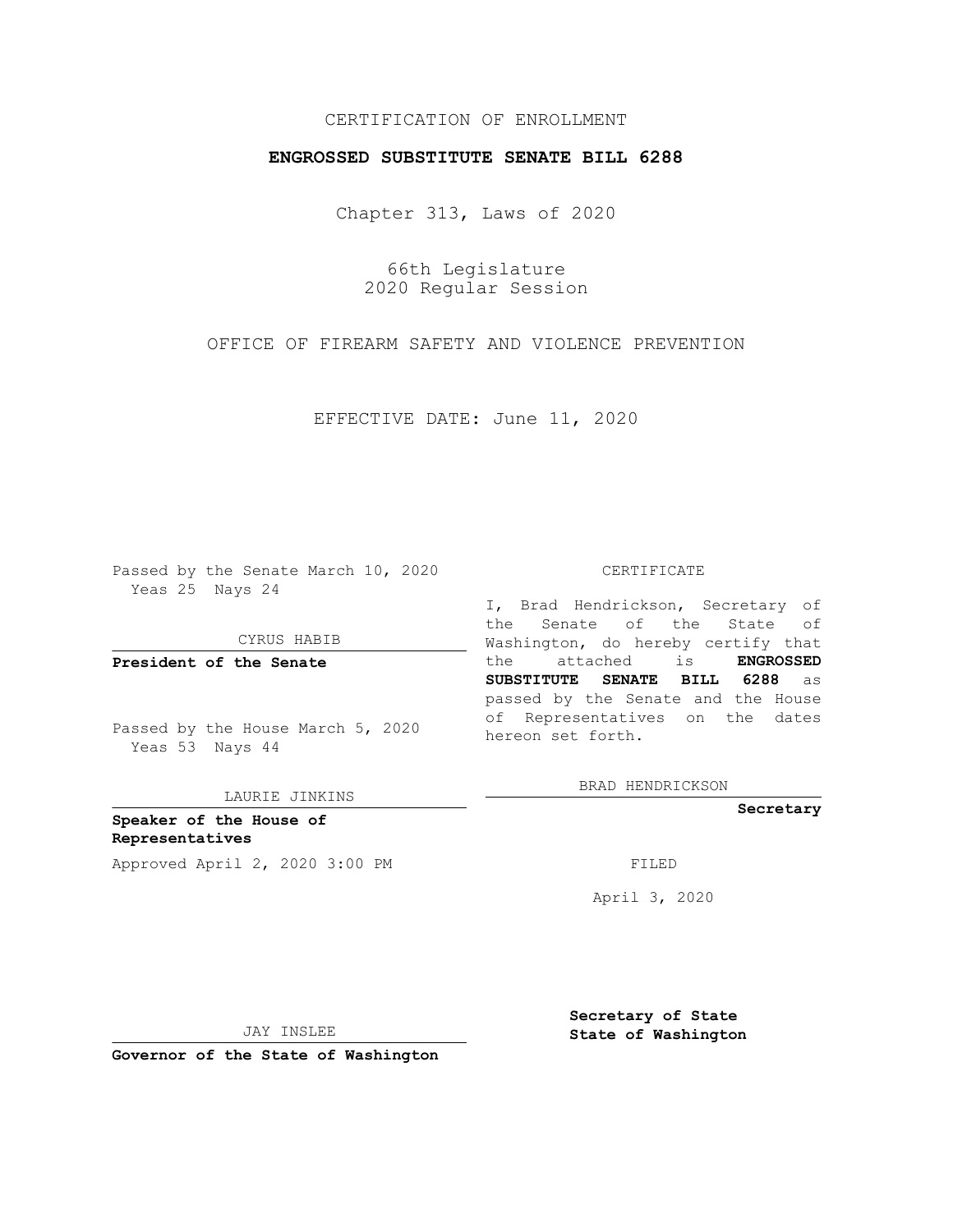### **ENGROSSED SUBSTITUTE SENATE BILL 6288**

AS AMENDED BY THE HOUSE

Passed Legislature - 2020 Regular Session

# **State of Washington 66th Legislature 2020 Regular Session**

**By** Senate Law & Justice (originally sponsored by Senators Dhingra, Pedersen, Frockt, Carlyle, Wilson, C., Kuderer, Das, Hunt, Lovelett, Nguyen, and Saldaña)

READ FIRST TIME 01/24/20.

 AN ACT Relating to the Washington office of firearm safety and violence prevention; adding a new chapter to Title 43 RCW; and 3 creating a new section.

BE IT ENACTED BY THE LEGISLATURE OF THE STATE OF WASHINGTON:

 NEW SECTION. **Sec. 1.** The legislature finds that firearm violence is a significant public health and safety concern in Washington. From 2014 to 2018, over one thousand people in Washington were murdered and well over half of those victims were murdered with a gun. Thousands more were hospitalized or treated in emergency departments after surviving gunshot injuries. The legislature recognizes that firearm violence in Washington disproportionately impacts low-income communities and communities of color, with young men of color being particularly vulnerable. This violence imposes a high physical, emotional, and financial toll on families and communities across the state. In Washington, the overall estimate of the annual economic cost of gun violence is three billion eight hundred million dollars.

 The legislature recognizes that rates of suicide have been growing in the United States as well as in the state of Washington. Seventy-nine percent of all firearm deaths in Washington state are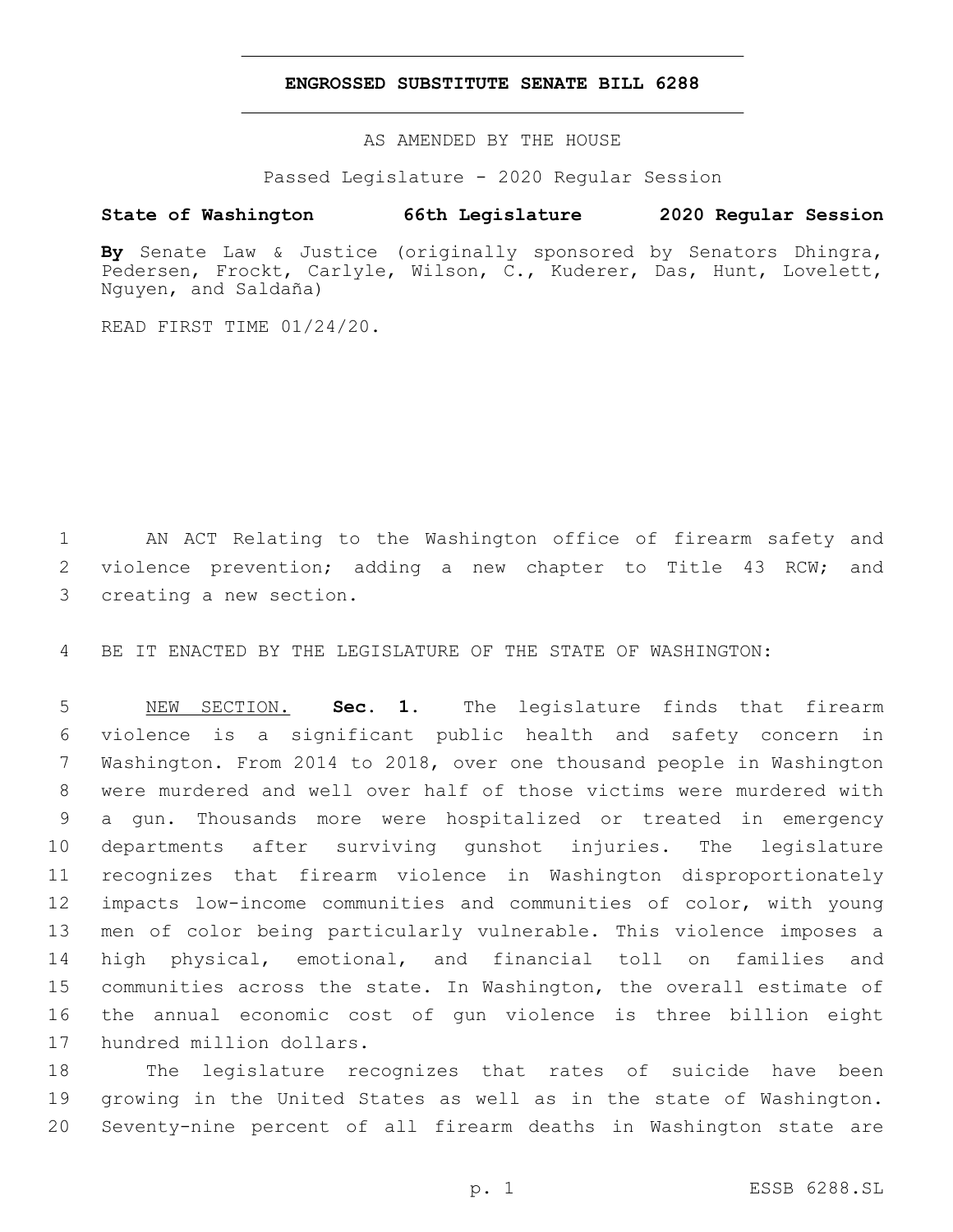suicides. More people die of suicide by firearm than by all other 2 means combined.

 The legislature intends to establish the Washington office of firearm safety and violence prevention to provide statewide leadership, coordination, and technical assistance to promote effective state and local efforts to reduce preventable injuries and deaths from firearm violence. The office will work with government entities, law enforcement agencies, community-based organizations, and individuals through the state to develop evidence-based policies, strategies, and interventions to reduce the impacts of firearm violence in Washington's communities. The office will also administer the Washington firearm violence intervention and prevention grant program which will provide for intentional, coordinated, and sustained investments in evidence-based violence reduction strategies to reduce the human and financial costs of firearm violence and 16 enhance firearm safety.

 NEW SECTION. **Sec. 2.** The definitions in this section apply throughout this chapter unless the context clearly requires otherwise.

(1) "Department" means the department of commerce.

 (2) "Office" means the Washington office of firearm safety and 22 violence prevention.

 NEW SECTION. **Sec. 3.** (1) The Washington office of firearm safety and violence prevention is created within the department for the purposes of coordinating and promoting effective state and local efforts to reduce firearm violence.

(2) The duties of the office include, but are not limited to:

 (a) Working with law enforcement agencies, county prosecutors, researchers, and public health agencies throughout the state to identify and improve upon available data sources, data collection methods, and data-sharing mechanisms. The office will also identify gaps in available data needed for ongoing analysis, policy development, and the implementation of evidence-based firearm 34 violence intervention and prevention strategies;

 (b) Researching, identifying, and recommending legislative policy options to promote the implementation of statewide evidence-based firearm violence intervention and prevention strategies;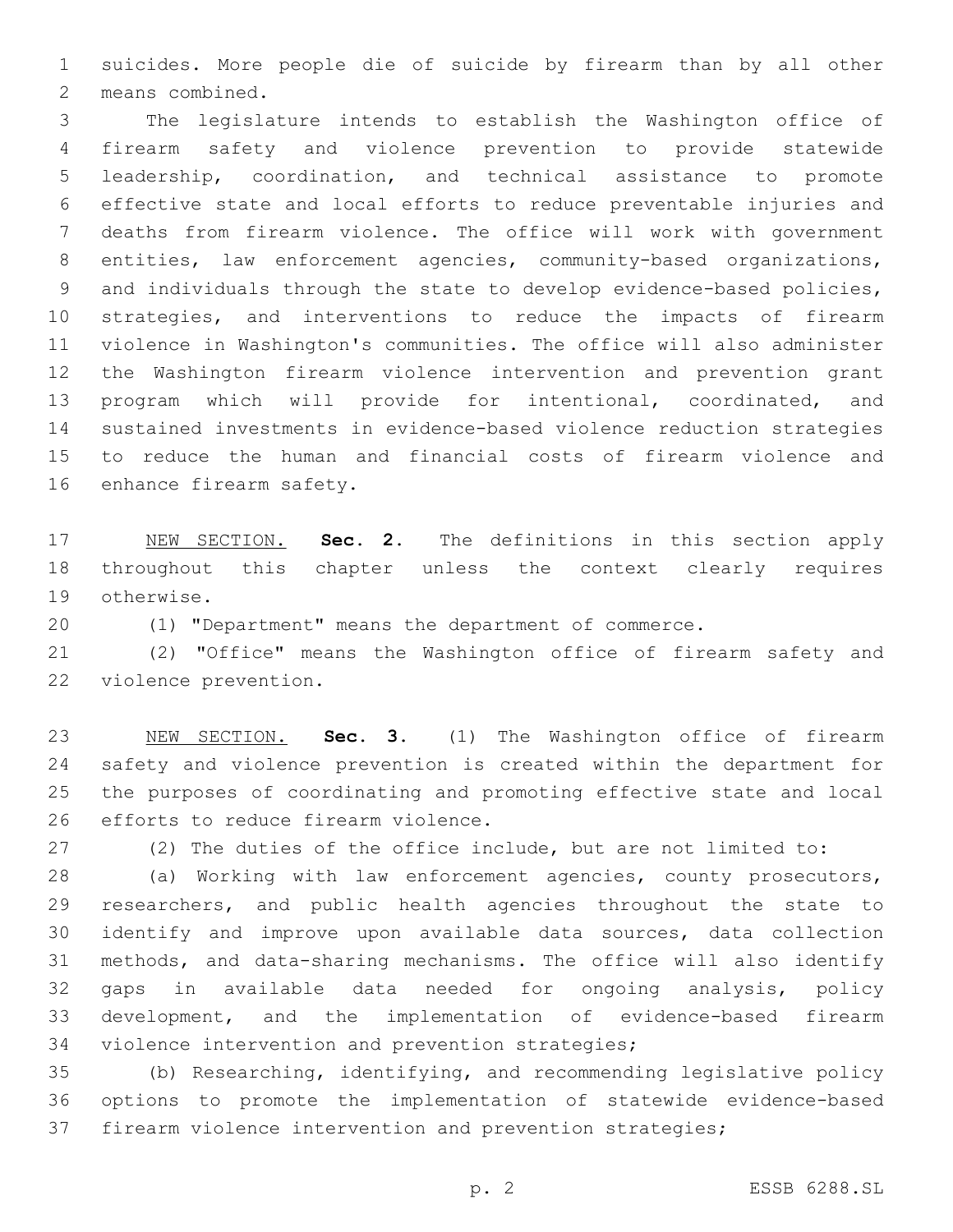(c) Researching, identifying, and applying for nonstate funding to aid in the research, analysis, and implementation of statewide firearm violence intervention and prevention strategies;

 (d) Working with the office of crime victim advocacy to identify opportunities to better support victims of firearm violence, a population that is currently underrepresented among recipients of 7 victim services;

 (e) Contract for a statewide helpline, counseling, and referral services for victims, friends, and family members impacted by gun violence and community professionals and providers who engage with 11 them;

 (f) Contract with the University of Washington to develop a best practice guide for therapy for gun violence victims;

 (g) Administering the Washington firearm violence intervention and prevention grant program as outlined in section 6 of this act.

 (3) The office shall report to the appropriate legislative policy committees by December 1st every odd-numbered year on its progress and findings in analyzing data, developing strategies to prevent firearm violence, and recommendations for additional legislative 20 policy options. The first report must be submitted by December 1, 2021.

 NEW SECTION. **Sec. 4.** Subject to the availability of amounts appropriated for this specific purpose, the office shall contract with a level one trauma center in the state of Washington to provide a statewide helpline, counseling, and referral service for victims, friends, and family members impacted by gun violence and community professionals, legal practitioners, health providers, and others who engage with them. The service must be developed in consultation with the office of crime victims advocacy established in RCW 43.280.080, and include the opportunity for brief clinical encounters, problem solving, and referral to the best statewide resources available to meet their needs. The service must become conversant with providers across the state that are trained in evidence-based trauma therapy and establish relationships to ensure specific knowledge of available resources. The office of crime victims advocacy established in RCW 43.280.080 must provide consultation within existing resources.

 NEW SECTION. **Sec. 5.** The office shall contract with the University of Washington department of psychiatry and behavioral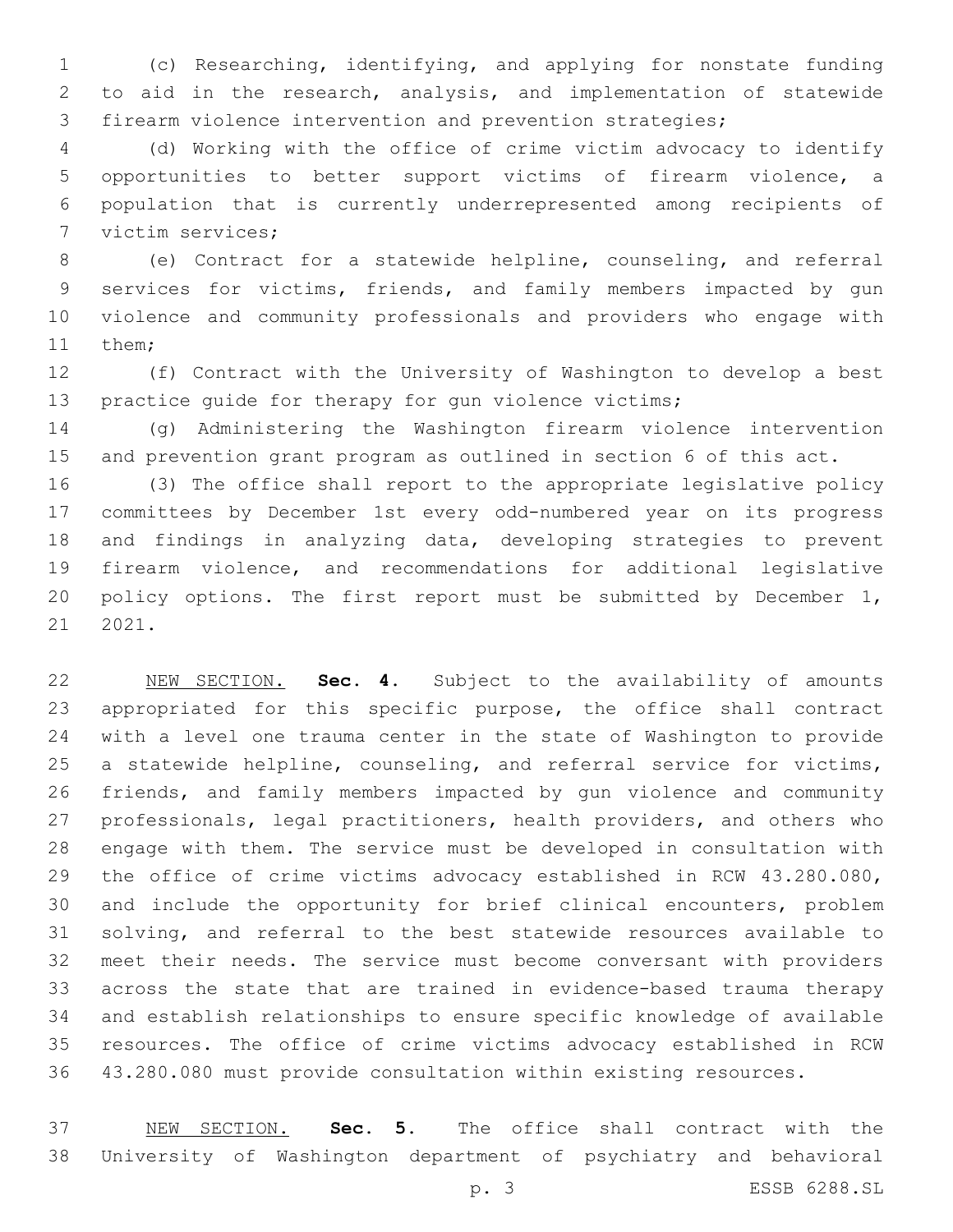sciences to develop a best practice guide for therapy for gun violence victims in collaboration with the Harborview center for sexual assault and traumatic stress. The guide must summarize the state of the knowledge in this area and provide recommendations for areas of focus and action that are meaningful and practical for different constituencies. The guide must be made available to the public online and disseminated across the state to appropriate entities including but not limited to medical examiner's offices, prosecuting attorneys, level one and level two trauma centers, and 10 victim support organizations.

 NEW SECTION. **Sec. 6.** (1) The Washington firearm violence intervention and prevention grant program is created to be administered by the office. The purpose of the program is to improve public health and safety by supporting effective firearm violence reduction initiatives in communities that are disproportionately affected by firearm violence including suicides.

 (2) Program grants shall be used to support, expand, and replicate evidence-based violence reduction initiatives, including hospital-based violence intervention programs, evidence-based street outreach programs, and focused deterrence strategies, that seek to interrupt the cycles of violence, victimization, and retaliation in order to reduce the incidence of firearm violence. These initiatives must be primarily focused on providing violence intervention services to the small segment of the population that is identified as having the highest risk of perpetrating or being victimized by firearm 26 violence.

 (3) Program grants shall be made on a competitive basis to cities that are disproportionately impacted by violence, to law enforcement agencies in those cities, and to community-based organizations that serve the residents of those cities. Where appropriate, two or more cities may submit joint applications to better address regional 32 problems.

 (4) An applicant for a program grant shall submit a proposal, in a form prescribed by the office, which must include, but not be 35 limited to, all of the following:

(a) Clearly defined and measurable objectives for the grant;

 (b) A statement describing how the applicant proposes to use the grant to implement an evidence-based firearm violence reduction 39 initiative in accordance with this section;